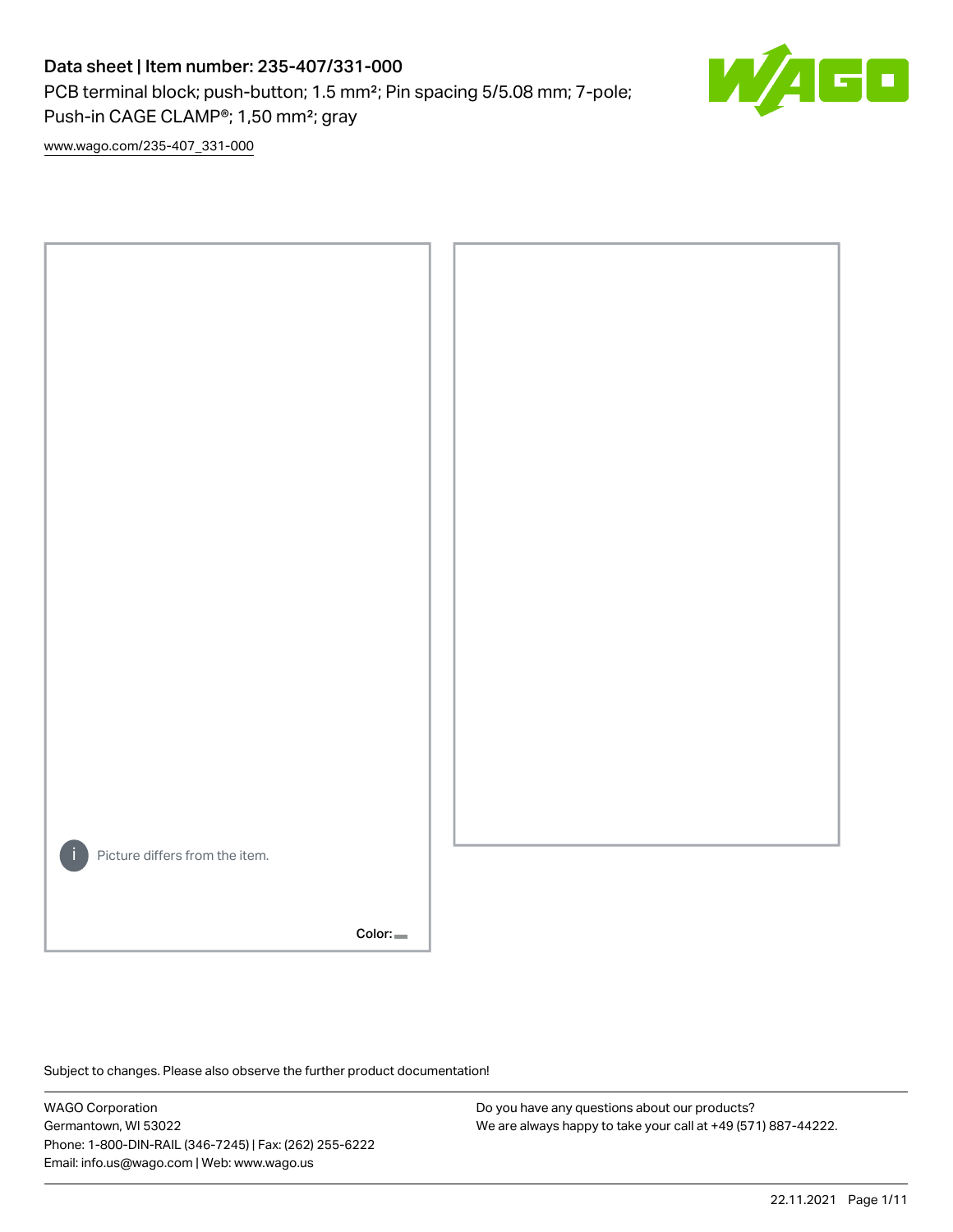

Dimensions in mm

 $L =$  (pole no. x pin spacing) + 1.5 mm

#### Item description

- **PCB terminal strips with push-buttons**
- **Push-in termination of solid and ferruled conductors**
- $\blacksquare$ Convenient termination/removal of fine-stranded conductors via push-buttons
- Set to metric or inch pin spacing by compressing terminal strips or pulling them apart

Subject to changes. Please also observe the further product documentation!

WAGO Corporation Germantown, WI 53022 Phone: 1-800-DIN-RAIL (346-7245) | Fax: (262) 255-6222 Email: info.us@wago.com | Web: www.wago.us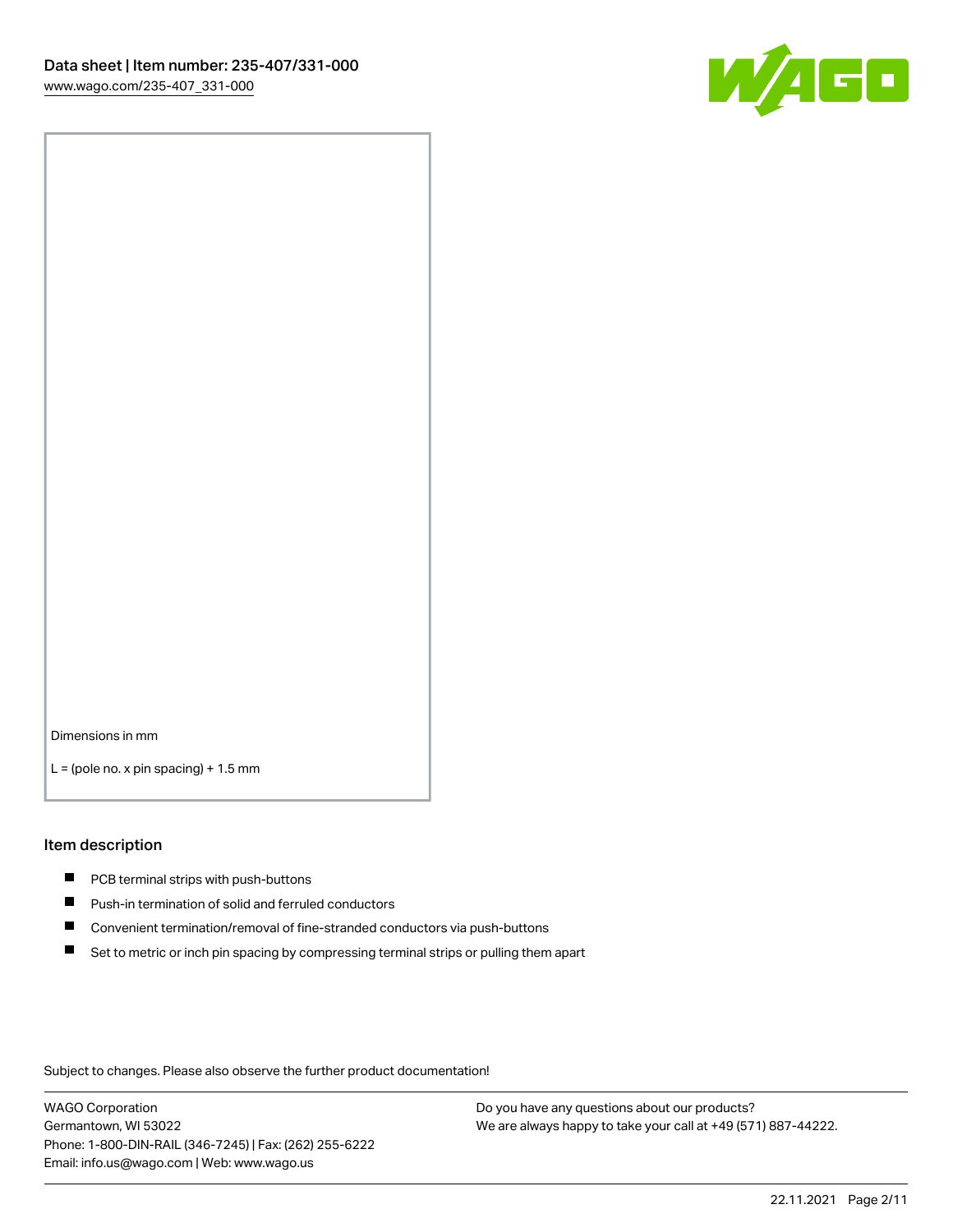

# Data

| Variants: | Other pole numbers<br>Other colors                               |
|-----------|------------------------------------------------------------------|
|           | Terminal strips with 7.5/7.62 mm and 10/10.16 mm pin spacing     |
|           | Mixed-color PCB connector strips                                 |
|           | Direct marking                                                   |
|           | Other versions (or variants) can be requested from WAGO Sales or |
|           | configured at https://configurator.wago.com/                     |

## Electrical data

### IEC Approvals

| Ratings per                 | IEC/EN 60664-1                                                        |
|-----------------------------|-----------------------------------------------------------------------|
| Rated voltage (III / 3)     | 250 V                                                                 |
| Rated surge voltage (III/3) | 4 <sub>k</sub> V                                                      |
| Rated voltage (III/2)       | 320 V                                                                 |
| Rated surge voltage (III/2) | 4 <sub>k</sub> V                                                      |
| Nominal voltage (II/2)      | 630 V                                                                 |
| Rated surge voltage (II/2)  | 4 <sub>kV</sub>                                                       |
| Rated current               | 17.5A                                                                 |
| Legend (ratings)            | $(III / 2)$ $\triangle$ Overvoltage category III / Pollution degree 2 |

## UL Approvals

| Approvals per                  | UL 1059 |
|--------------------------------|---------|
| Rated voltage UL (Use Group B) | 300 V   |
| Rated current UL (Use Group B) | 10 A    |
| Rated voltage UL (Use Group D) | 300 V   |
| Rated current UL (Use Group D) | 10 A    |

## CSA Approvals

| Approvals per                   | CSA   |
|---------------------------------|-------|
| Rated voltage CSA (Use Group B) | 300 V |
| Rated current CSA (Use Group B) | 15 A  |

Subject to changes. Please also observe the further product documentation!

WAGO Corporation Germantown, WI 53022 Phone: 1-800-DIN-RAIL (346-7245) | Fax: (262) 255-6222 Email: info.us@wago.com | Web: www.wago.us Do you have any questions about our products? We are always happy to take your call at +49 (571) 887-44222.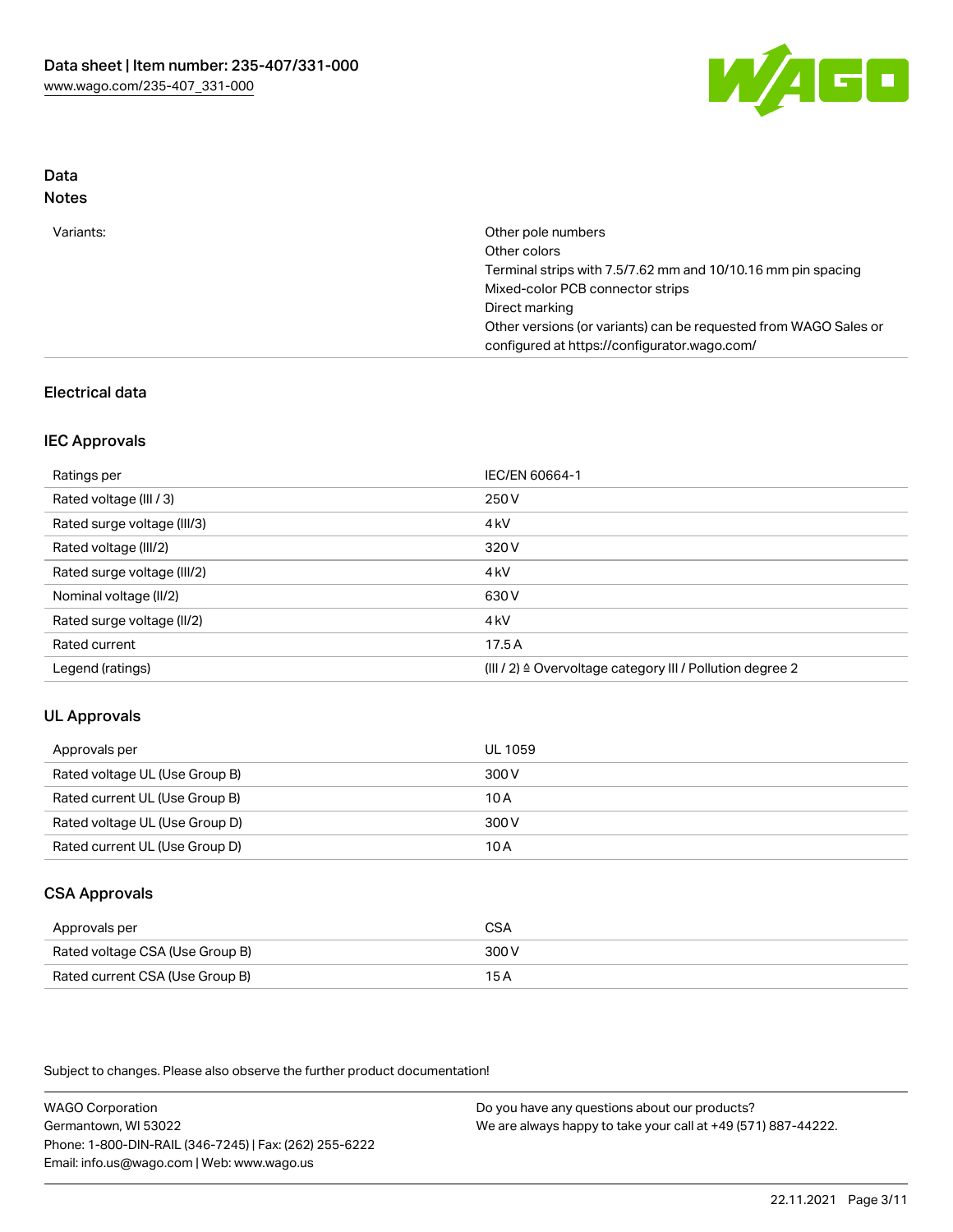

### Connection data

| Total number of connection points |  |
|-----------------------------------|--|
| Total number of potentials        |  |
| Number of connection types        |  |
| Number of levels                  |  |

## Connection 1

| Connection technology                             | Push-in CAGE CLAMP®                    |
|---------------------------------------------------|----------------------------------------|
| Actuation type                                    | Push-button                            |
| Solid conductor                                   | $0.21.5$ mm <sup>2</sup> / 20  14 AWG  |
| Fine-stranded conductor                           | $0.751.5$ mm <sup>2</sup> / 20  14 AWG |
| Fine-stranded conductor; with insulated ferrule   | $0.251$ mm <sup>2</sup>                |
| Fine-stranded conductor; with uninsulated ferrule | $0.251$ mm <sup>2</sup>                |
| Strip length                                      | $910$ mm / 0.35  0.39 inch             |
| Conductor connection direction to PCB             | 0°                                     |
| Number of poles                                   |                                        |
|                                                   |                                        |

## Physical data

| Pin spacing                          | 5/5.08 mm / 0.197/0.2 inch |
|--------------------------------------|----------------------------|
| Width                                | 36.5 mm / 1.437 inch       |
| Height                               | 19.1 mm / 0.752 inch       |
| Height from the surface              | 15.5 mm / 0.61 inch        |
| Depth                                | 12.5 mm / 0.492 inch       |
| Solder pin length                    | 3.6 <sub>mm</sub>          |
| Solder pin dimensions                | $0.4 \times 0.8$ mm        |
| Drilled hole diameter with tolerance | 1 <sup>(+0.1)</sup> mm     |

## PCB contact

| PCB Contact                         | THT                                      |
|-------------------------------------|------------------------------------------|
| Solder pin arrangement              | over the entire terminal strip (in-line) |
| Number of solder pins per potential |                                          |

### Material data

Color and the color of the color of the color of the color of the color of the color of the color of the color

Subject to changes. Please also observe the further product documentation! Material group I

| <b>WAGO Corporation</b>                                | Do you have any questions about our products?                 |
|--------------------------------------------------------|---------------------------------------------------------------|
| Germantown, WI 53022                                   | We are always happy to take your call at +49 (571) 887-44222. |
| Phone: 1-800-DIN-RAIL (346-7245)   Fax: (262) 255-6222 |                                                               |
| Email: info.us@wago.com   Web: www.wago.us             |                                                               |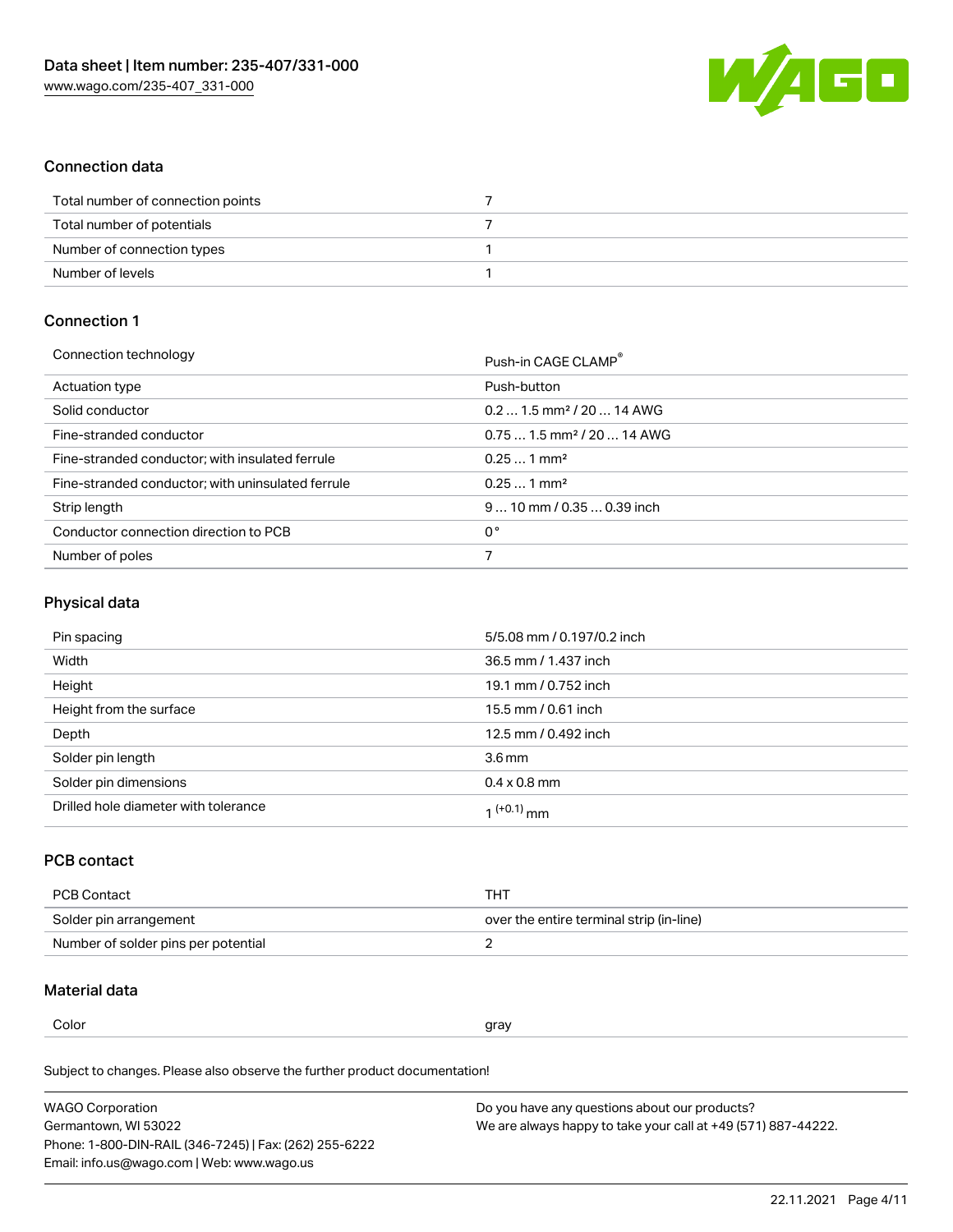[www.wago.com/235-407\\_331-000](http://www.wago.com/235-407_331-000)



| Material group              |                                       |
|-----------------------------|---------------------------------------|
| Insulation material         | Polyamide (PA66)                      |
| Flammability class per UL94 | V0                                    |
| Clamping spring material    | Chrome nickel spring steel (CrNi)     |
| Contact material            | Electrolytic copper $(E_{\text{Cl}})$ |
| Contact plating             | tin-plated                            |
| Fire load                   | 0.095 MJ                              |
| Weight                      | 5.2g                                  |
|                             |                                       |

### Environmental requirements

| Limit temperature range | $-60+105 °C$ |
|-------------------------|--------------|
|-------------------------|--------------|

## Commercial data

| Product Group         | 4 (Printed Circuit) |
|-----------------------|---------------------|
| PU (SPU)              | 120 (30) Stück      |
| Packaging type        | box                 |
| Country of origin     | <b>CN</b>           |
| <b>GTIN</b>           | 4044918654982       |
| Customs tariff number | 8536904000          |

## Approvals / Certificates

### Country specific Approvals

|      |                                 |                                 | Certificate       |
|------|---------------------------------|---------------------------------|-------------------|
| Logo | Approval                        | <b>Additional Approval Text</b> | name              |
|      | <b>CCA</b>                      | EN 60947                        | NTR NL-           |
|      | <b>DEKRA Certification B.V.</b> |                                 | 7144              |
|      | <b>CCA</b>                      | EN 60998                        | NTR <sub>NL</sub> |
|      | DEKRA Certification B.V.        |                                 | 6919              |
|      | <b>CCA</b>                      | EN 60947-7-4                    | NTR NL-           |
|      | DEKRA Certification B.V.        |                                 | 7774              |
|      | <b>CSA</b>                      | C22.2                           | 1673956           |
|      | <b>DEKRA Certification B.V.</b> |                                 |                   |

Subject to changes. Please also observe the further product documentation!

WAGO Corporation Germantown, WI 53022 Phone: 1-800-DIN-RAIL (346-7245) | Fax: (262) 255-6222 Email: info.us@wago.com | Web: www.wago.us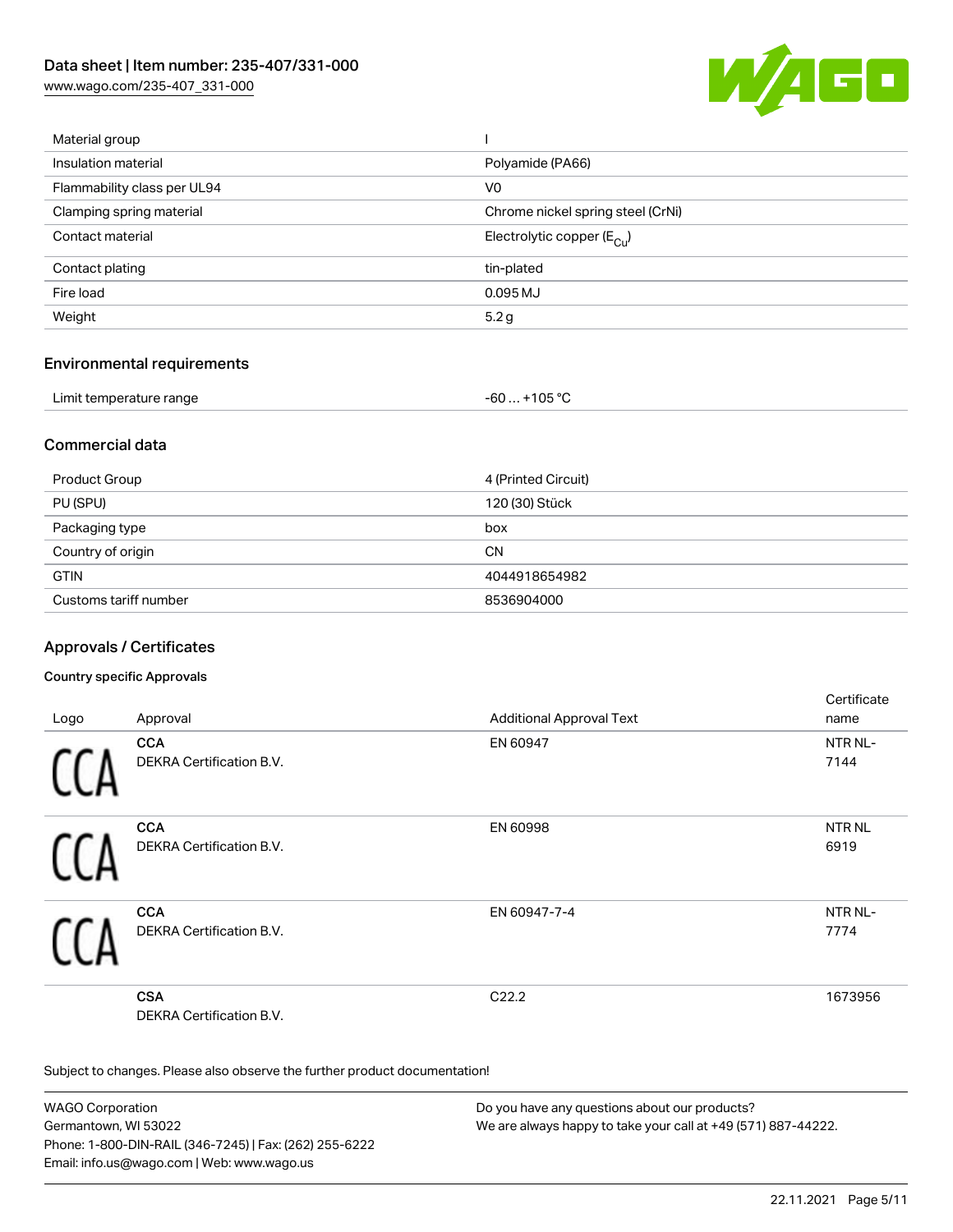

PDA



| KEMA           | <b>KEMA/KEUR</b><br><b>DEKRA Certification B.V.</b> | EN 60947                        | 2160584.38          |
|----------------|-----------------------------------------------------|---------------------------------|---------------------|
|                | <b>VDE</b><br>VDE Prüf- und Zertifizierungsinstitut | EN 60947                        | 40029328            |
| Ship Approvals |                                                     |                                 |                     |
| Logo           | Approval                                            | <b>Additional Approval Text</b> | Certificate<br>name |
| ABS.           | <b>ABS</b>                                          | $\overline{\phantom{0}}$        | $19-$               |
| <b>SERIES</b>  | American Bureau of Shipping                         |                                 | HG1869876-          |

| <b>ROYED YE</b> |                                        |            |
|-----------------|----------------------------------------|------------|
|                 | <b>DNV GL</b>                          | TAE000016Z |
|                 | Det Norske Veritas, Germanischer Lloyd |            |

### UL-Approvals

|      |                               |                                 | Certificate |
|------|-------------------------------|---------------------------------|-------------|
| Logo | Approval                      | <b>Additional Approval Text</b> | name        |
|      | UL                            | $\overline{\phantom{0}}$        | E45172      |
| J    | UL International Germany GmbH |                                 |             |

### Optional accessories

### Ferrules

| Ferrule                 |                                                                                                                         |                                               |
|-------------------------|-------------------------------------------------------------------------------------------------------------------------|-----------------------------------------------|
|                         | Item no.: 216-101<br>Ferrule; Sleeve for 0.5 mm <sup>2</sup> / AWG 22; uninsulated; electro-tin plated; silver-colored  | www.wago.com/216-101                          |
|                         | Item no.: 216-102<br>Ferrule; Sleeve for 0.75 mm <sup>2</sup> / AWG 20; uninsulated; electro-tin plated; silver-colored | www.wago.com/216-102                          |
|                         |                                                                                                                         |                                               |
|                         | Item no.: 216-103<br>Ferrule; Sleeve for 1 mm <sup>2</sup> / AWG 18; uninsulated; electro-tin plated                    | www.wago.com/216-103                          |
|                         | Item no.: 216-123                                                                                                       | www.wago.com/216-123                          |
|                         | Subject to changes. Please also observe the further product documentation!                                              |                                               |
| <b>WAGO Corporation</b> |                                                                                                                         | Do you have any questions about our products? |

Germantown, WI 53022 Phone: 1-800-DIN-RAIL (346-7245) | Fax: (262) 255-6222 Email: info.us@wago.com | Web: www.wago.us

iy questio We are always happy to take your call at +49 (571) 887-44222.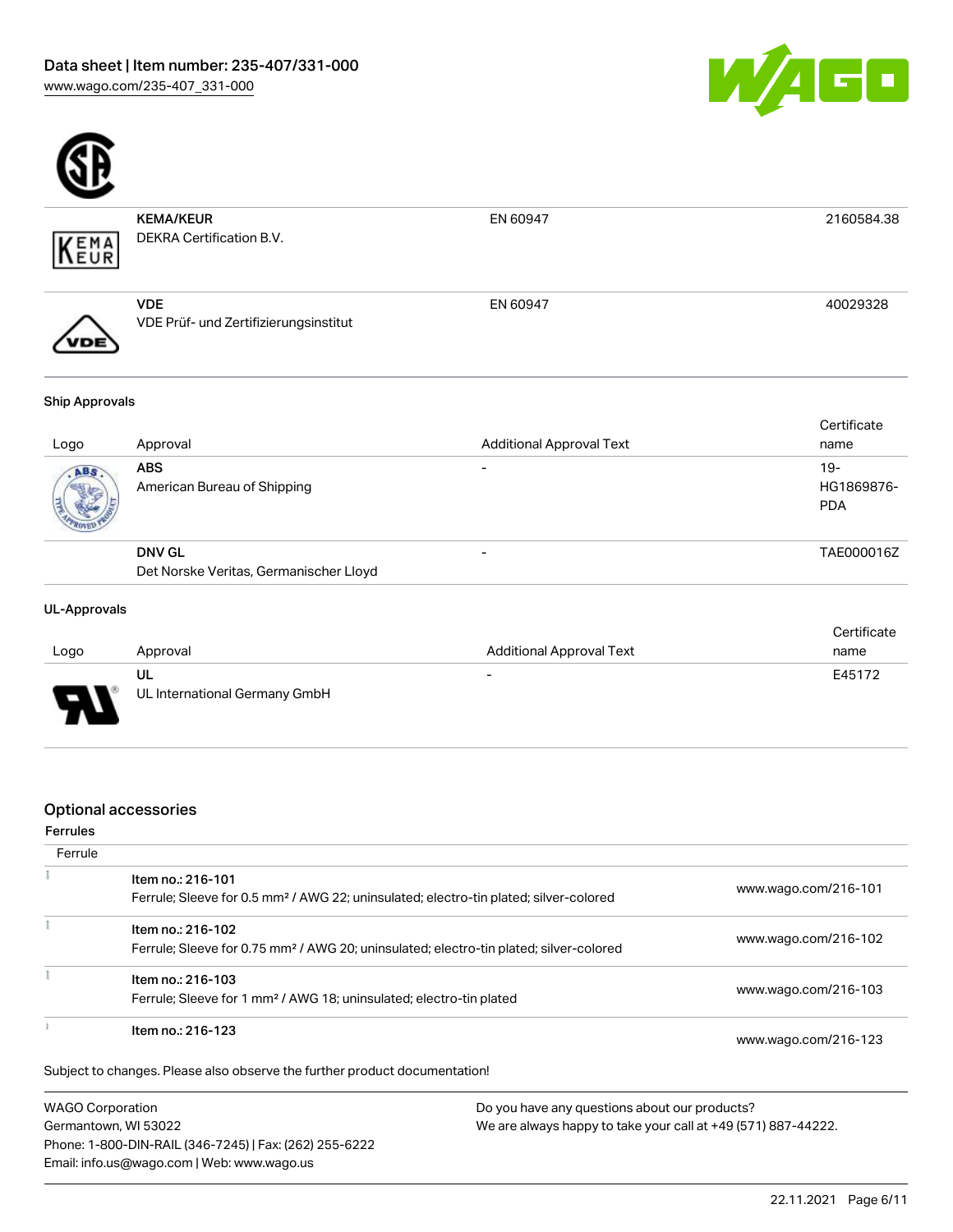## Data sheet | Item number: 235-407/331-000

[www.wago.com/235-407\\_331-000](http://www.wago.com/235-407_331-000)



| Ferrule; Sleeve for 1 mm <sup>2</sup> / AWG 18; uninsulated; electro-tin plated; silver-colored                                                                                        |                      |
|----------------------------------------------------------------------------------------------------------------------------------------------------------------------------------------|----------------------|
| Item no.: 216-122<br>Ferrule; Sleeve for 0.75 mm <sup>2</sup> / AWG 20; uninsulated; electro-tin plated; silver-colored                                                                | www.wago.com/216-122 |
| Item no.: 216-142<br>Ferrule; Sleeve for 0.75 mm <sup>2</sup> / 18 AWG; uninsulated; electro-tin plated; electrolytic copper; gastight<br>crimped; acc. to DIN 46228, Part 1/08.92     | www.wago.com/216-142 |
| Item no.: 216-132<br>Ferrule; Sleeve for 0.34 mm <sup>2</sup> / AWG 24; uninsulated; electro-tin plated                                                                                | www.wago.com/216-132 |
| Item no.: 216-121<br>Ferrule; Sleeve for 0.5 mm <sup>2</sup> / AWG 22; uninsulated; electro-tin plated; silver-colored                                                                 | www.wago.com/216-121 |
| Item no.: 216-143<br>Ferrule; Sleeve for 1 mm <sup>2</sup> / AWG 18; uninsulated; electro-tin plated; electrolytic copper; gastight<br>crimped; acc. to DIN 46228, Part 1/08.92        | www.wago.com/216-143 |
| Item no.: 216-131<br>Ferrule; Sleeve for 0.25 mm <sup>2</sup> / AWG 24; uninsulated; electro-tin plated; silver-colored                                                                | www.wago.com/216-131 |
| Item no.: 216-141<br>Ferrule; Sleeve for 0.5 mm <sup>2</sup> / 20 AWG; uninsulated; electro-tin plated; electrolytic copper; gastight<br>crimped; acc. to DIN 46228, Part 1/08.92      | www.wago.com/216-141 |
| Item no.: 216-152<br>Ferrule; Sleeve for 0.34 mm <sup>2</sup> / AWG 24; uninsulated; electro-tin plated                                                                                | www.wago.com/216-152 |
| Item no.: 216-203<br>Ferrule; Sleeve for 1 mm <sup>2</sup> / AWG 18; insulated; electro-tin plated; red                                                                                | www.wago.com/216-203 |
| Item no.: 216-202<br>Ferrule; Sleeve for 0.75 mm <sup>2</sup> / 18 AWG; insulated; electro-tin plated; gray                                                                            | www.wago.com/216-202 |
| Item no.: 216-151<br>Ferrule; Sleeve for 0.25 mm <sup>2</sup> / AWG 24; uninsulated; electro-tin plated                                                                                | www.wago.com/216-151 |
| Item no.: 216-201<br>Ferrule; Sleeve for 0.5 mm <sup>2</sup> / 20 AWG; insulated; electro-tin plated; white                                                                            | www.wago.com/216-201 |
| Item no.: 216-223<br>Ferrule; Sleeve for 1 mm <sup>2</sup> / AWG 18; insulated; electro-tin plated; red                                                                                | www.wago.com/216-223 |
| ltem no.: 216-241<br>Ferrule; Sleeve for 0.5 mm <sup>2</sup> / 20 AWG; insulated; electro-tin plated; electrolytic copper; gastight<br>crimped; acc. to DIN 46228, Part 4/09.90; white | www.wago.com/216-241 |
| Item no.: 216-242<br>Ferrule; Sleeve for 0.75 mm <sup>2</sup> / 18 AWG; insulated; electro-tin plated; electrolytic copper; gastight<br>crimped; acc. to DIN 46228, Part 4/09.90; gray | www.wago.com/216-242 |
| Item no.: 216-222<br>Ferrule; Sleeve for 0.75 mm <sup>2</sup> / 18 AWG; insulated; electro-tin plated; gray                                                                            | www.wago.com/216-222 |
| Item no.: 216-221<br>Ferrule; Sleeve for 0.5 mm <sup>2</sup> / 20 AWG; insulated; electro-tin plated; white                                                                            | www.wago.com/216-221 |

Subject to changes. Please also observe the further product documentation!

WAGO Corporation Germantown, WI 53022 Phone: 1-800-DIN-RAIL (346-7245) | Fax: (262) 255-6222 Email: info.us@wago.com | Web: www.wago.us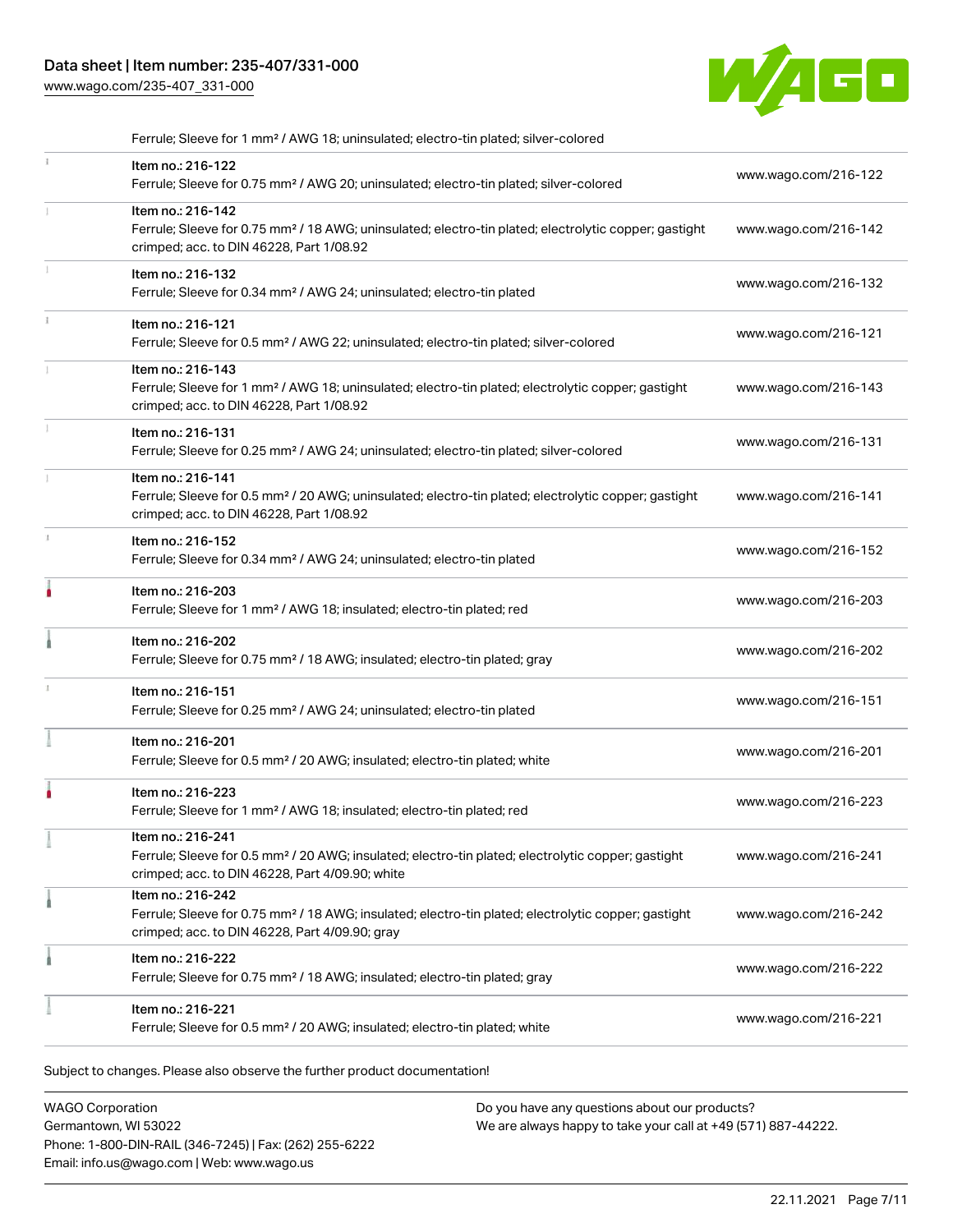[www.wago.com/235-407\\_331-000](http://www.wago.com/235-407_331-000)



|                     | Item no.: 216-243<br>Ferrule; Sleeve for 1 mm <sup>2</sup> / AWG 18; insulated; electro-tin plated; electrolytic copper; gastight crimped;<br>acc. to DIN 46228, Part 4/09.90; red                      | www.wago.com/216-243             |
|---------------------|---------------------------------------------------------------------------------------------------------------------------------------------------------------------------------------------------------|----------------------------------|
|                     | Item no.: 216-263<br>Ferrule; Sleeve for 1 mm <sup>2</sup> / AWG 18; insulated; electro-tin plated; electrolytic copper; gastight crimped; www.wago.com/216-263<br>acc. to DIN 46228, Part 4/09.90; red |                                  |
|                     | Item no.: 216-262<br>Ferrule; Sleeve for 0.75 mm <sup>2</sup> / 18 AWG; insulated; electro-tin plated; electrolytic copper; gastight<br>crimped; acc. to DIN 46228, Part 4/09.90; gray                  | www.wago.com/216-262             |
|                     | Item no.: 216-301<br>Ferrule; Sleeve for 0.25 mm <sup>2</sup> / AWG 24; insulated; electro-tin plated; yellow                                                                                           | www.wago.com/216-301             |
|                     | Item no.: 216-321<br>Ferrule; Sleeve for 0.25 mm <sup>2</sup> / AWG 24; insulated; electro-tin plated; yellow                                                                                           | www.wago.com/216-321             |
|                     | Item no.: 216-322<br>Ferrule; Sleeve for 0.34 mm <sup>2</sup> / 22 AWG; insulated; electro-tin plated; green                                                                                            | www.wago.com/216-322             |
|                     | Item no.: 216-302<br>Ferrule; Sleeve for 0.34 mm <sup>2</sup> / 22 AWG; insulated; electro-tin plated; light turquoise                                                                                  | www.wago.com/216-302             |
| Marking accessories |                                                                                                                                                                                                         |                                  |
| Marking strip       |                                                                                                                                                                                                         |                                  |
|                     | Item no.: 210-332/500-202<br>Marking strips; as a DIN A4 sheet; MARKED; 1-16 (160x); Height of marker strip: 3 mm; Strip length 182<br>mm; Horizontal marking; Self-adhesive; white                     | www.wago.com/210-332<br>/500-202 |
|                     | Item no.: 210-332/500-206<br>Marking strips; as a DIN A4 sheet; MARKED; 33-48 (160x); Height of marker strip: 3 mm; Strip length<br>182 mm; Horizontal marking; Self-adhesive; white                    | www.wago.com/210-332<br>/500-206 |
|                     | Item no.: 210-332/500-205<br>Marking strips; as a DIN A4 sheet; MARKED; 1-32 (80x); Height of marker strip: 3 mm; Strip length 182<br>mm; Horizontal marking; Self-adhesive; white                      | www.wago.com/210-332<br>/500-205 |
|                     | Item no.: 210-332/508-202<br>Marking strips; as a DIN A4 sheet; MARKED; 1-16 (160x); Height of marker strip: 3 mm; Strip length 182<br>mm; Horizontal marking; Self-adhesive; white                     | www.wago.com/210-332<br>/508-202 |
|                     | Item no.: 210-332/500-204<br>Marking strips; as a DIN A4 sheet; MARKED; 17-32 (160x); Height of marker strip: 3 mm; Strip length<br>182 mm; Horizontal marking; Self-adhesive; white                    | www.wago.com/210-332<br>/500-204 |
|                     | Item no.: 210-332/508-204<br>Marking strips; as a DIN A4 sheet; MARKED; 17-32 (160x); Height of marker strip: 3 mm; Strip length<br>182 mm; Horizontal marking; Self-adhesive; white                    | www.wago.com/210-332<br>/508-204 |
|                     | Item no.: 210-332/508-206<br>Marking strips; as a DIN A4 sheet; MARKED; 33-48 (160x); Height of marker strip: 3 mm; Strip length<br>182 mm; Horizontal marking; Self-adhesive; white                    | www.wago.com/210-332<br>/508-206 |
|                     | Item no.: 210-332/508-205                                                                                                                                                                               |                                  |

Subject to changes. Please also observe the further product documentation!

WAGO Corporation Germantown, WI 53022 Phone: 1-800-DIN-RAIL (346-7245) | Fax: (262) 255-6222 Email: info.us@wago.com | Web: www.wago.us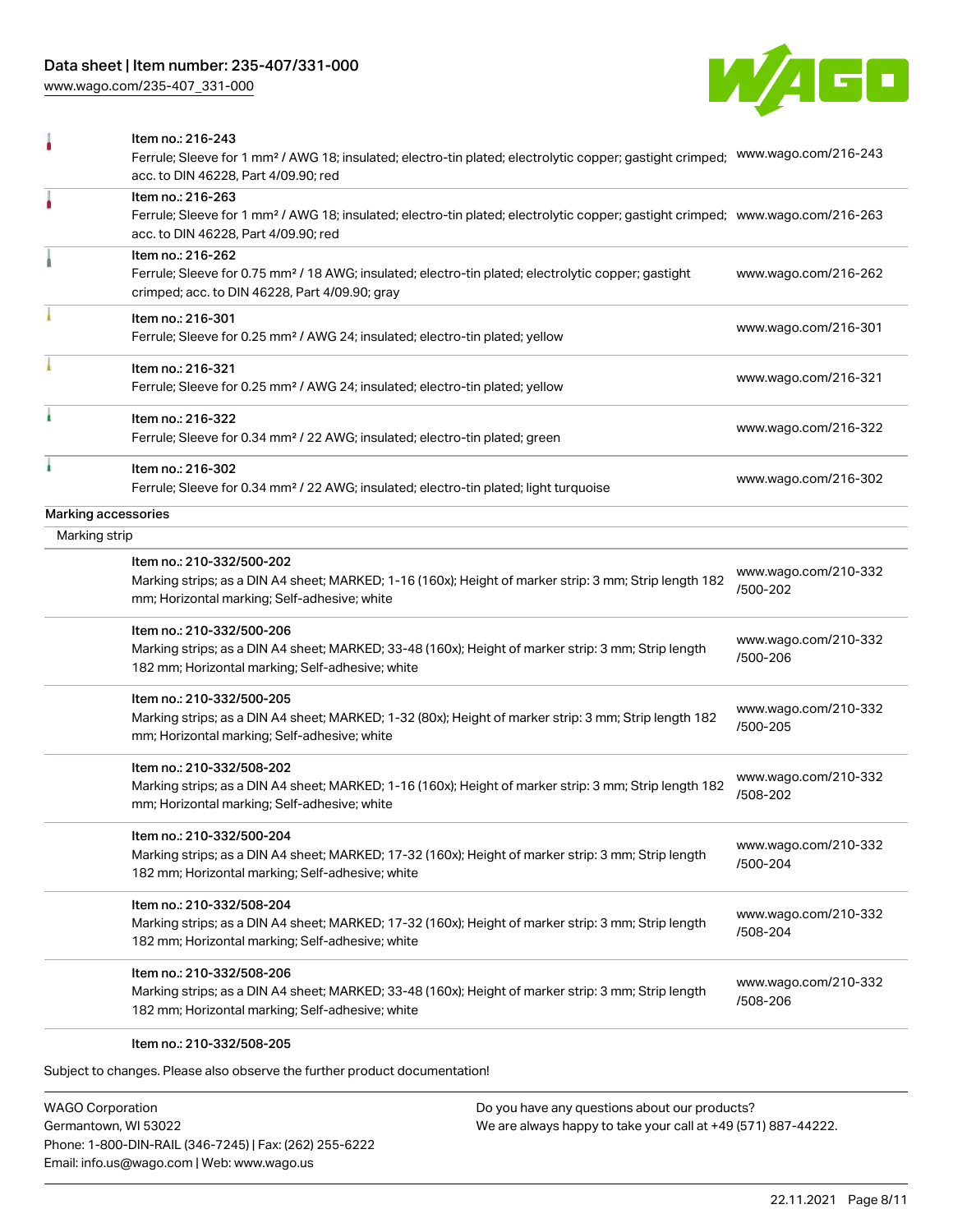

Marking strips; as a DIN A4 sheet; MARKED; 1-32 (80x); Height of marker strip: 3 mm; Strip length 182 mm; Horizontal marking; Self-adhesive; white [www.wago.com/210-332](http://www.wago.com/210-332/508-205) [/508-205](http://www.wago.com/210-332/508-205)

| Operating tool<br>Item no.: 210-657<br>Operating tool; Blade: 3.5 x 0.5 mm; with a partially insulated shaft; short; multicoloured<br>Item no.: 210-720<br>Operating tool; Blade: 3.5 x 0.5 mm; with a partially insulated shaft; multicoloured<br><b>Downloads</b><br>Documentation<br><b>Additional Information</b><br>Technical explanations<br>2019 Apr 3<br><b>CAD files</b><br>CAD data |                 | www.wago.com/210-657 |
|-----------------------------------------------------------------------------------------------------------------------------------------------------------------------------------------------------------------------------------------------------------------------------------------------------------------------------------------------------------------------------------------------|-----------------|----------------------|
|                                                                                                                                                                                                                                                                                                                                                                                               |                 |                      |
|                                                                                                                                                                                                                                                                                                                                                                                               |                 |                      |
|                                                                                                                                                                                                                                                                                                                                                                                               |                 | www.wago.com/210-720 |
|                                                                                                                                                                                                                                                                                                                                                                                               |                 |                      |
|                                                                                                                                                                                                                                                                                                                                                                                               |                 |                      |
|                                                                                                                                                                                                                                                                                                                                                                                               |                 |                      |
|                                                                                                                                                                                                                                                                                                                                                                                               | pdf<br>2.0 MB   | Download             |
|                                                                                                                                                                                                                                                                                                                                                                                               | pdf<br>125.0 kB | Download             |
|                                                                                                                                                                                                                                                                                                                                                                                               |                 |                      |
|                                                                                                                                                                                                                                                                                                                                                                                               |                 |                      |
|                                                                                                                                                                                                                                                                                                                                                                                               |                 |                      |
| 2D/3D Models 235-407/331-000                                                                                                                                                                                                                                                                                                                                                                  | URL             | Download             |
| <b>CAE</b> data                                                                                                                                                                                                                                                                                                                                                                               |                 |                      |
| EPLAN Data Portal 235-407/331-000                                                                                                                                                                                                                                                                                                                                                             | <b>URL</b>      | Download             |
| EPLAN Data Portal 235-407/331-000                                                                                                                                                                                                                                                                                                                                                             | <b>URL</b>      | Download             |
| ZUKEN Portal 235-407/331-000                                                                                                                                                                                                                                                                                                                                                                  | <b>URL</b>      | Download             |
| <b>PCB Design</b>                                                                                                                                                                                                                                                                                                                                                                             |                 |                      |
| Symbol and Footprint 235-407/331-000                                                                                                                                                                                                                                                                                                                                                          | <b>URL</b>      | Download             |
| CAx data for your PCB design, consisting of "schematic symbols and PCB footprints",<br>allow easy integration of the WAGO component into your development environment.                                                                                                                                                                                                                        |                 |                      |
| Supported formats:                                                                                                                                                                                                                                                                                                                                                                            |                 |                      |
| $\blacksquare$<br>Accel EDA 14 & 15                                                                                                                                                                                                                                                                                                                                                           |                 |                      |
| Altium 6 to current version                                                                                                                                                                                                                                                                                                                                                                   |                 |                      |
| Subject to changes. Please also observe the further product documentation!                                                                                                                                                                                                                                                                                                                    |                 |                      |

| WAGO Corporation                                       |
|--------------------------------------------------------|
| Germantown. WI 53022                                   |
| Phone: 1-800-DIN-RAIL (346-7245)   Fax: (262) 255-6222 |
| Email: info.us@waqo.com   Web: www.waqo.us             |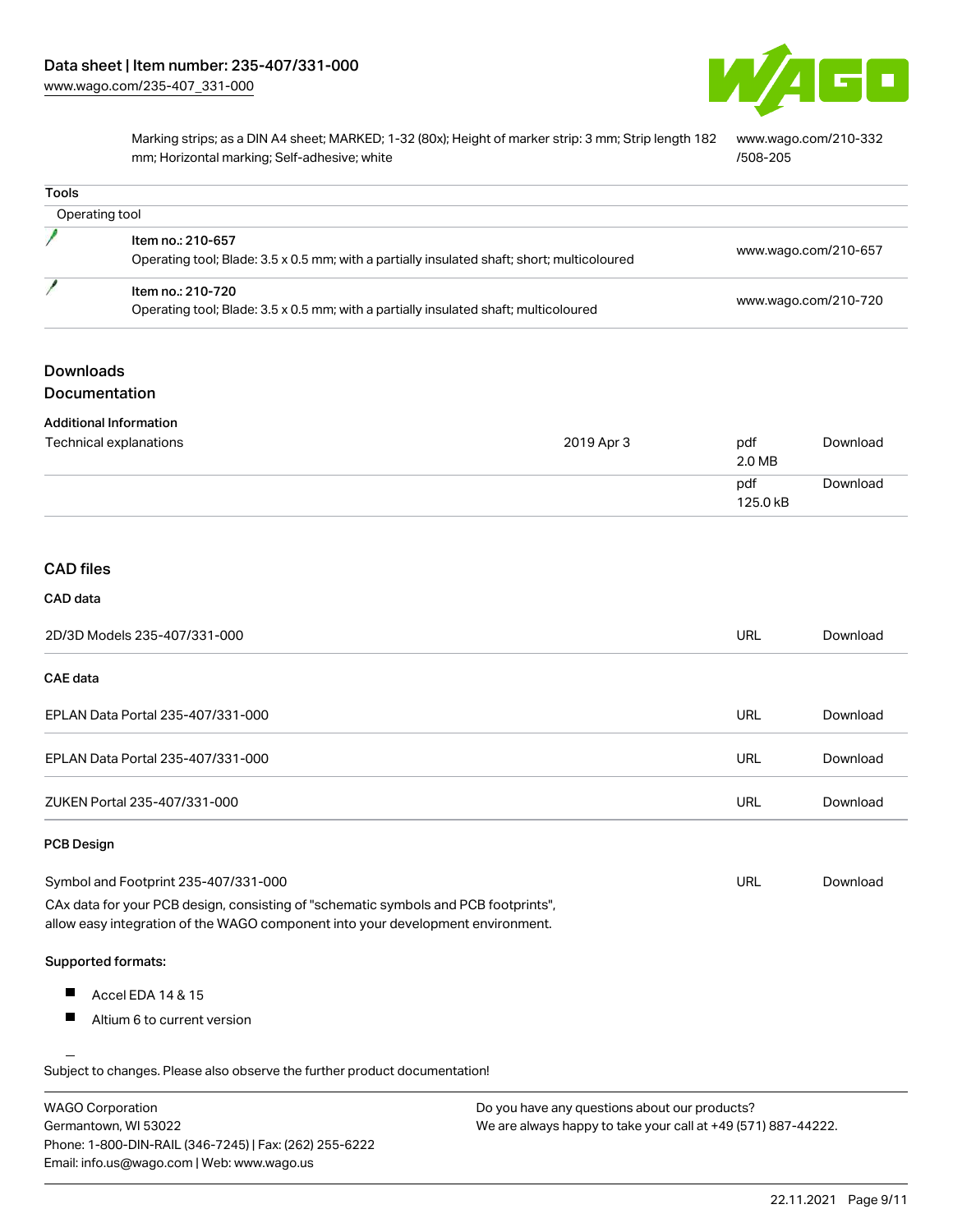- $\blacksquare$ Cadence Allegro
- $\blacksquare$ **DesignSpark**
- $\blacksquare$ Eagle Libraries
- $\blacksquare$ KiCad
- П Mentor Graphics BoardStation
- $\blacksquare$ Mentor Graphics Design Architect
- $\blacksquare$ Mentor Graphics Design Expedition 99 and 2000
- $\blacksquare$ OrCAD 9.X PCB and Capture
- $\blacksquare$ PADS PowerPCB 3, 3.5, 4.X, and 5.X
- $\blacksquare$ PADS PowerPCB and PowerLogic 3.0
- $\blacksquare$ PCAD 2000, 2001, 2002, 2004, and 2006
- $\blacksquare$ Pulsonix 8.5 or newer
- $\blacksquare$ STL
- $\blacksquare$ 3D STEP
- П TARGET 3001!
- П View Logic ViewDraw
- П Quadcept
- $\blacksquare$ Zuken CadStar 3 and 4
- $\blacksquare$ Zuken CR-5000 and CR-8000

PCB Component Libraries (EDA), PCB CAD Library Ultra Librarian

### Environmental Product Compliance

#### Compliance Search

Environmental Product Compliance 235-407/331-000 PCB terminal block; push-button; 1.5 mm²; Pin spacing 5/5.08 mm; 7-pole; Push-in CAGE CLAMP®; 1,50 mm²; gray URL [Download](https://www.wago.com/global/d/ComplianceLinkMediaContainer_235-407_331-000)

### Installation Notes

Conductor termination

Subject to changes. Please also observe the further product documentation!

WAGO Corporation Germantown, WI 53022 Phone: 1-800-DIN-RAIL (346-7245) | Fax: (262) 255-6222 Email: info.us@wago.com | Web: www.wago.us